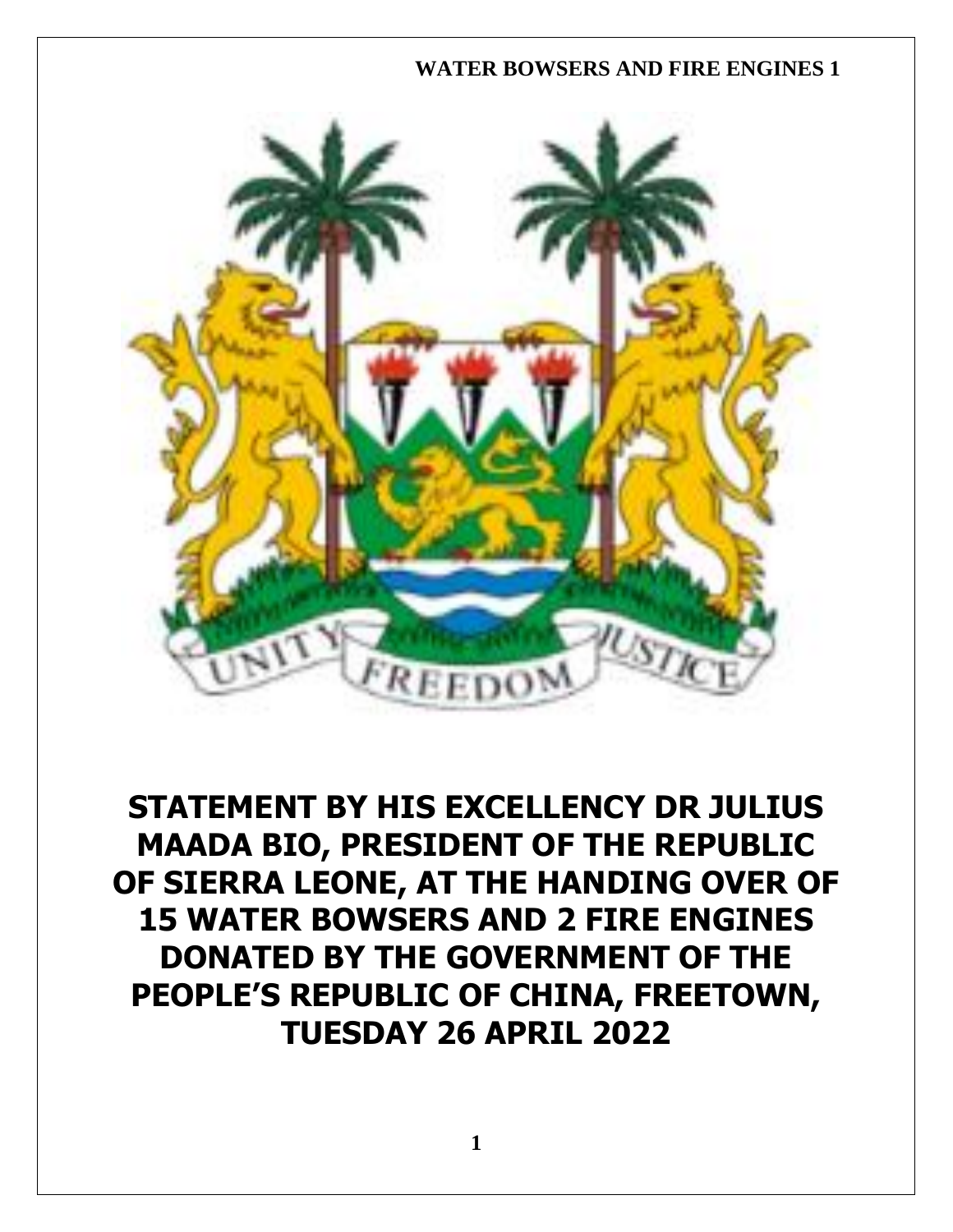## **WATER BOWSERS AND FIRE ENGINES 2**

Ministers of Government present, The Ambassador of the People's Republic of China in Sierra Leone, His Excellency Hu Zhangliang Members of the Diplomatic and Consular Corps, Service Chiefs Distinguished Ladies and Gentlemen,

Good morning:

- 1. I want to start by thanking the Government and people of the People's Republic of China for their unstinting support to the development of this nation. Sierra Leone will continue to work with China in the spirit of mutual trust and cooperation for the benefit of our two friendly nations.
- 2. They claim to have left in place a sustainable water supply for every Sierra Leonean. They did not. Instead of tackling the real problem, they played politics.
- 3. My government has focused on providing real solutions to the problems and especially appealed to and worked with our international partners.
- 4. Guma was constructed to serve only 500,000. Freetown now has a population of 1.5 million. In the last four years, this is what my Government has done about Guma:
	- a. Rehabilitated Guma Dam
	- b. Upgraded the Guma Main Treatment Works
	- c. Replaced 3.2Km of the transmission pipeline from Mile 13 to Hamilton
	- d. Guma Valley Water Company is extending the distribution network in the Western Area with support from several partners in various communities in Freetown
	- e. It is also working to reduce water wastage and to extend services to unserved communities
	- f. Guma Valley is also installing water meters across parts of the city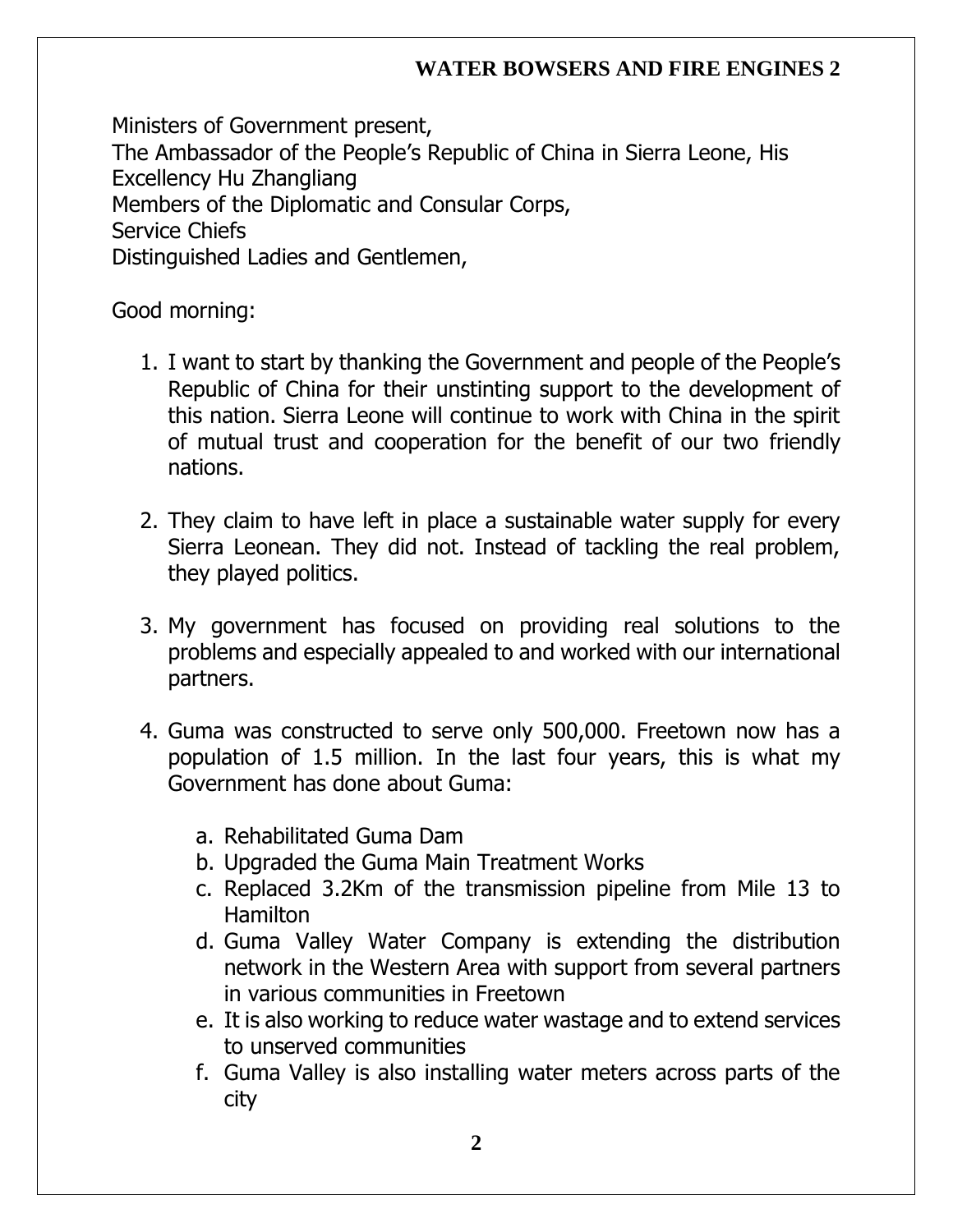## **WATER BOWSERS AND FIRE ENGINES 3**

- 5. The Green Belt is what helps fill the dam. People have been cutting down and burning trees around the area of the dam so less water has been getting into the dam every year. People have illegally constructed houses around the catchment area. On Saturday, I visited the dam myself to see firsthand what is going on.
- 6. But we are also working on other water projects  $-$  work that no government has done in the last four years: Constructing new gravity water systems in Waterloo and Hamilton. Upgrading of the treatment facility at Barbadori in Regent and extending the water distribution network by 4.2Km into nearby communities. As a result of this project, this year, communities in Regent, Gloucester, and parts of Hill Station and Kamayama are being served with pipe-borne water supply, even at the height of the dry season.
- 7. In the provinces, my Government is putting in place the following:
	- 0. Water supply systems for district headquarter towns and Bonthe
	- 1. Developed over 200 solar-powered boreholes
	- 2. Installed gravity water systems in dozens of towns and villages
	- 3. We have also drilled industrial boreholes to serve dozens of communities across the entire Sierra Leone.
- 8. So, my Government has indisputably done more to expand the existing water supply infrastructure and to make it more resilient.
- **9. Both WHO and UNICEF have stated that my Government has improved access to safe drinking water and sanitation over the last four years: 24% in the provinces; 6% in the Freetown area. They have also confirmed that my Government is making great progress on what they set out to do – increase access to potable water.**
- 10. We are now working on Freetown, where water supply is most in need. And that is why I am here this morning.